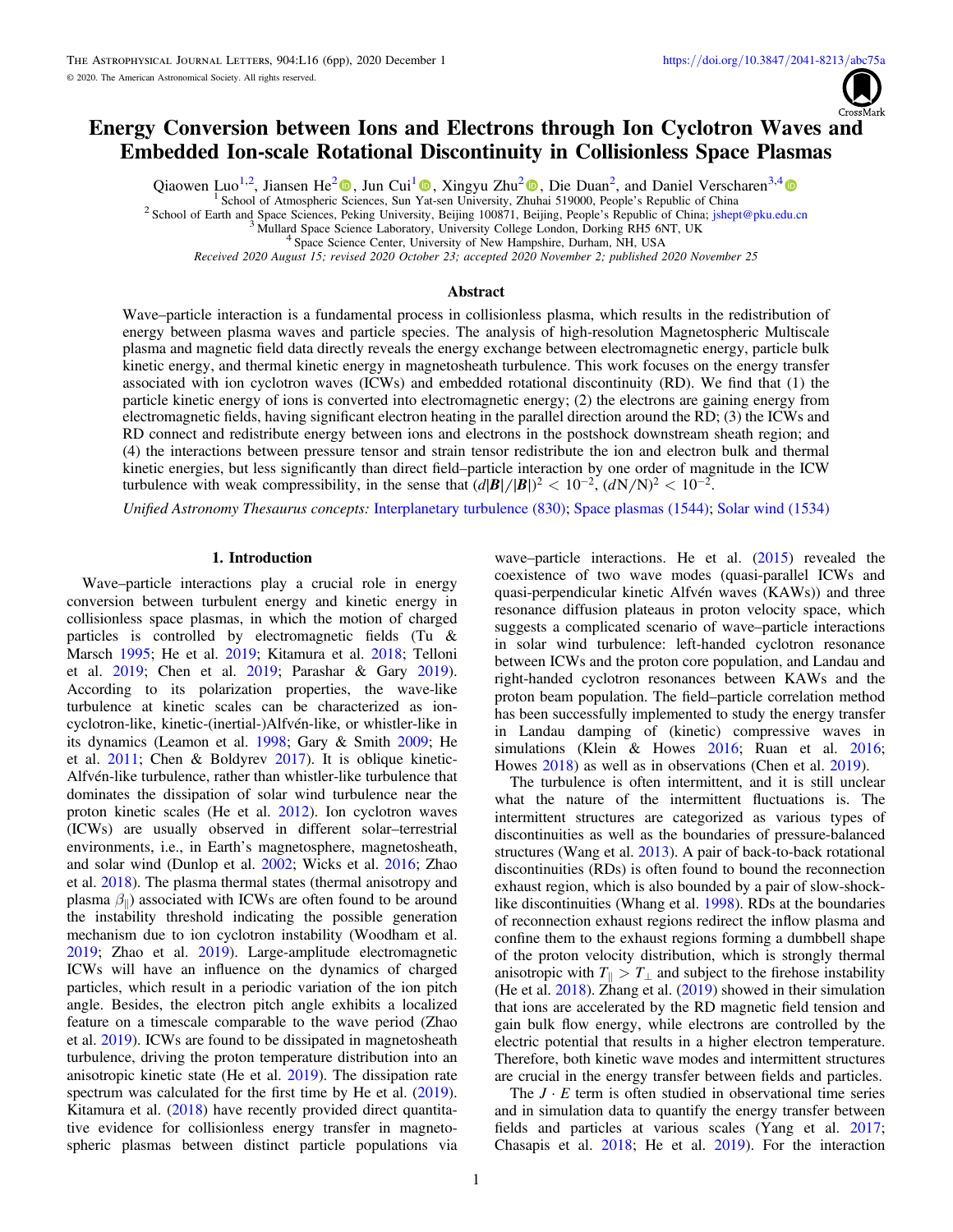<span id="page-1-0"></span>

Figure 1. Overview of plasma and magnetic field measurements between 14:02:35 and 14:03:35 on 2017 October 7. (a) Time sequences of the magnetic field components in the GSE coordinates  $(B_x, B_y, B_z)$ . (b) Time series of the magnetic field components in global LMN coordinates  $(B_L, B_M, B_N)$ . (c) The fluctuating ion bulk velocity vectors  $(V_i, V_i, V_i)$  in 0.1–0.5 Hz with the mean bulk flow velocity averaged over the whole ICW interval (14:02:35–14:03:35) being subtracted. (d) The fluctuating electron bulk velocity vectors ( $V_{ex}$ ,  $V_{ey}$ ,  $V_{ey}$ ) in 0.1–0.5 Hz with the mean bulk flow velocity averaged over the whole ICW interval (14:02:35–14:03:35) being subtracted. (e) Ion and electron number densities and magnetic field strength |B|. The parallel and perpendicular temperatures of ions and electrons are illustrated in panels (f) and (g). The two black vertical dashed lines bound the interval of a rotational discontinuity (RD).

between ions and waves, the energy transfer rate is calculated as the dot product of the fluctuating electric field  $(E_{wave})$  and the fluctuating ion current  $(J_i)$ , both of which are perpendicular to the background magnetic field  $B_0$  in cyclotron-resonant interactions (Omura et al. [2010](#page-5-0)). Aside from the  $J \cdot E$  term, the term for the pressure–strain tensor interaction,  $-(P \cdot \nabla) \cdot V$ , is another proxy for energy dissipation, representing the energy conversion from bulk kinetic energy to thermal energy (Yang et al. [2017](#page-5-0); Chasapis et al. [2018](#page-5-0)). Simulations suggest that, although scale-dependent, the spatial patterns of  $J \cdot E$  and  $-(P \cdot \nabla) \cdot V$  are often concentrated in proximity to each other (Yang et al. [2019](#page-5-0)).

The magnetosheath, compressed solar wind downstream of the bow shock, provides a unique laboratory for observational studies of plasma turbulence, in which kinetic-scale turbulence can be measured at high quality. The energy cascade rate in MHD turbulence in the compressible magnetosheath plasma was found to be at least two orders of magnitude higher than in the (nearly) incompressible solar wind (Hadid et al. [2018](#page-5-0)). How the energy is converted and dissipated at kinetic scales is another important issue. Using the Magnetospheric Multiscale (MMS; Burch et al. [2016](#page-5-0)) measurements, this study provides observational evidence for the energy conversion between waves and particles of space plasma turbulence in the magnetosheath when ICWs and RD are present. In the

following sections, we first study a typical ICW event that contains an RD. We then analyze  $J \cdot E$  and  $-(P \cdot \nabla) \cdot V$  for ions and electrons in this event, including the associated time series, the integration results, and the sign of the energy transfer and its magnitude. Finally, we present a physical scenario of ICWs and RD in the energy-conversion process.

## 2. Observations and Analyses

Since we investigate both particle and field behavior, we analyze MMS data from instruments including the Fast Plasma Investigation (FPI; Pollock et al. [2016](#page-5-0)) and FIELDS (Torbert et al. [2016](#page-5-0)) instruments. We choose an ICW event in magnetosheath during the time interval from 14:02:35 UT to 14:03:35 UT on 2017 October 7 (Zhao et al. [2018](#page-5-0)) for a comprehensive study. The LMN coordinates are obtained from global minimum variance analysis (MVA) of the magnetic field time sequences (Sonnerup & Scheible [1998](#page-5-0)). Figure 1 shows an overview of this event based on the plasma and magnetic field measurements. The jump of the vector magnetic field component  $B_z$  in the GSE coordinates (Figure 1(a)) and  $B_L$  in the global LMN coordinates (Figure  $1(b)$ ) is marked by two vertical black dashed lines.

The coherent ICWs concentrate in the frequency range  $0.1\text{Hz} \leqslant f \leqslant 0.5\text{Hz}$ . Therefore, this frequency range is selected as the filtered frequency. In Figures  $1(c)$  and  $1(d)$ ,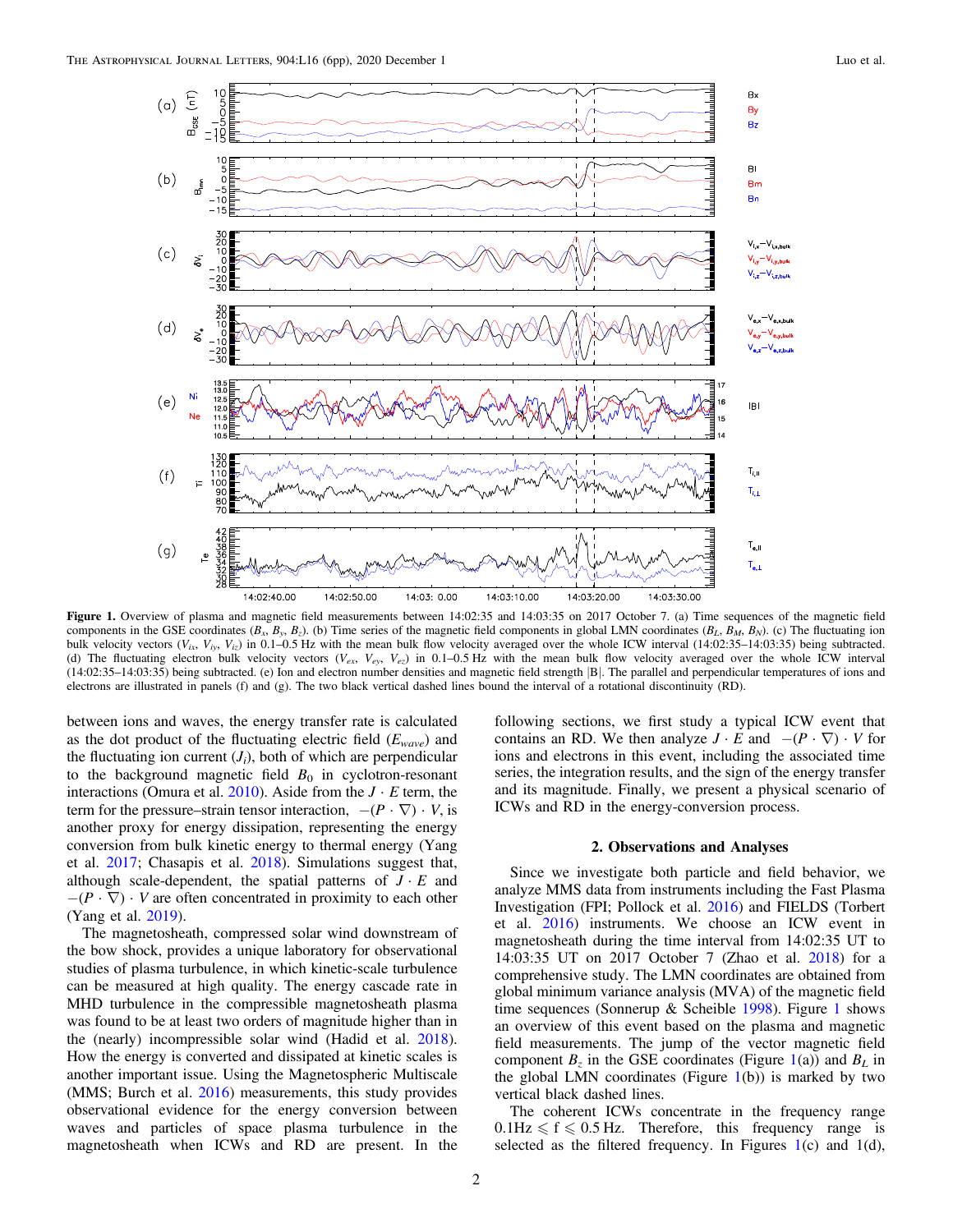the disturbance of bandpassed ion bulk velocity (i.e., ion fluid velocity) and bandpassed electron bulk velocity around the characteristic frequency display a high correlation with the magnetic field disturbance during the whole ICW interval (14:02:35–14:03:35), and also shows a significant RD-related jump embedded in the ICW interval during 14:03:17–14:03:20. The time series of ion density, electron density, and magnetic field strength (Figure  $1(e)$  $1(e)$ ) show compressive disturbances in addition to the ICWs and RD  $((d|B|/|B|)^2 < 10^{-2})$ ,  $(dN/N)^2 < 10^{-2}$ ). There is a rising jump in  $N_i$  and  $N_e$ associated with a slightly declining jump in |B| between the two black vertical dashed lines in Figure [1](#page-1-0)(e). The temperature of the ions (Figure  $1(f)$  $1(f)$ ) shows a thermal anisotropy, where  $T_{i,\perp} > T_{i,\parallel}$ . It should be noted that, near RD, ions tend to be thermally isotropic (Figures  $1(f)$  $1(f)$ ). In the time series of the electron temperature (Figure  $1(g)$  $1(g)$ ), the electrons are approximately isotropic before the crossing of the RD, while at the RD,  $T_{e, \parallel}$  is significantly higher than  $T_{e, \perp}$ . The parallel temperature of the electrons shows an increase in Figure  $1(g)$  $1(g)$ , suggesting that the electrons are heated in the parallel direction. The thermal anisotropy ( $T_{e,\parallel} > T_{e,\perp}$ ) continues in the time series after crossing the RD.

A Walén analysis of the positively correlated dB and dV jumps confirms the existence of an RD (see Figures [2](#page-3-0)(a) and (b)). The correlation coefficient between  $V \times B$  and  $V_{HT} \times B$ for the Walén test of the RD is 0.99. The correlation coefficient between local  $V_A$  and  $V-V_{HT}$  of the RD is 0.96. The change of the component  $B_N$  is small, indicating that the RD was propagating in the N-direction. The propagation speed of the HT frame after subtracting the bulk is about  $-80 \text{ km s}^{-1}$  in the N-direction, consistent with the Alfvén speed calculated from  $B_N$  (-84 km s<sup>-1</sup>) in the N-direction.

Two snapshots of the velocity distribution function (VDF) of ions and electrons are illustrated in Figures  $2(c)$  $2(c)$  and  $(d)$ , respectively. From the left to the right, the direction of the magnetic field experiences a significant change, consistent with the existence of our RD. Along with the rapid change of the magnetic field direction, we also observe the associated changes of i-VDFs and e-VDFs, which move synchronously in velocity space in phase with the magnetic field vector.

The oscillation of  $J \cdot E$  is shown in Figure [3.](#page-4-0) The contributions to the total current density from the ion and electron species are calculated separately as  $J_i = N_i \cdot q_i \cdot V_i$ and  $J_e = N_e \cdot q_e \cdot V_e$ . The electric field depends on the reference frame. We define  $E'$ <sub>mean</sub> =  $E + \langle V \rangle \times B$  and  $E'_{local} = E + V \times B$  as the electric fields in the mean and local bulk flow reference frames. The mean bulk velocity  $\langle V \rangle$  is the bulk velocity (i.e., fluid velocity) averaged over the time interval (14:02:35–14:03:35) and is calculated separately for ions and electrons. He et al. ([2019](#page-5-0)) demonstrated that it is more accurate to calculate the direct energy-conversion rate from the electromagnetic energy to the particle energy in the mean flow reference frame. Here, the current densities  $J_i$  and  $J_e$ , as well as the electric field  $E'$  are filtered in the frequency range  $0.1\text{Hz} \leqslant f \leqslant 0.5\text{Hz}$ . The work done by the electromagnetic field on ions in the local and mean bulk flow reference frames are illustrated in Figures  $3(a)$  $3(a)$  and  $3(b)$ . Likewise, we show the work done by the electromagnetic field on electrons in the local and mean bulk flow reference frames in Figures [3](#page-4-0)(e) and 3(f). We can see that the quantity of  $J \cdot E'$  oscillates between positive and negative for both ions and electrons. However, at the region of the RD, the work done by the electromagnetic

field on ions is negative, meaning that the bulk kinetic energy of ions is converted to the electromagnetic energy. On the contrary, positive work done by electromagnetic field on electrons can be observed, which indicates that the electromagnetic energy is converted into the bulk kinetic energy of electrons.

The integrated work done by the electromagnetic field on particles is shown in Figures  $3(c)$  $3(c)$  and (d) for ions and Figures  $3(g)$  $3(g)$  and (h) for electrons. For the chain of energy conversion between particles and fields associated with ICWs and RD in this exemplar case, we suggest that (1) the ion species plays the role of a source of energy; (2) the electron species acts as a sink of energy and experiences parallel heating with enhanced  $T_{e, \parallel}$ ; and (3) the ICWs and RD fields act as an intermediate bridge, converting energy from the ions to the electrons.

The work done by the action of the pressure tensor and strainrate tensor,  $-(P \cdot \nabla) \cdot V$  in 0.1–0.5 Hz, is shown in Figure [4](#page-4-0). The strain-rate tensor in  $-(P \cdot \nabla) \cdot V$  can be decomposed into the dilatation term and the traceless strain-rate tensor (Yang et al. [2017](#page-5-0)). The work done by the term "double contraction of devatoric pressure tensor and traceless strain-rate tensor" (hereafter "Pi-D") is also shown in Figure [4.](#page-4-0) Before crossing the RD,  $-(P \cdot \nabla) \cdot V$  (Figure [4](#page-4-0)(a)) and Pi-D (Figure 4(b)) for ions mostly oscillate around a positive value, leading to a secular net energy transfer from ion bulk kinetic energy to ion thermal energy. In the vicinity of the RD, both  $-(P_i \cdot \nabla) \cdot V_i$  and Pi-D are negative at first and later positive for the ions. At the first encounter with the RD,  $-(P_e \cdot \nabla) \cdot V_e$  for electrons is evidently positive (Figure  $4(d)$  $4(d)$ ), leading to an increase of  $-[ (P_e \cdot \nabla) \cdot V_e dt]$  at the corresponding time (Figure [4](#page-4-0)(f)). The positive  $-(P_e \cdot \nabla) \cdot V_e$  for electrons indicates that the bulk kinetic energy of electrons is converted into thermal energy, which possibly explains the observed parallel heating of electrons shown in Figure [1](#page-1-0)(g). According to Figure  $4(e)$  $4(e)$ , Pi-D is positive during the whole RD encounter (14:03:17–14:03:20), which indicates that the Pi-D term potentially plays an important role for the heating of the plasma electrons in this time interval (14:03:17–14:03:20). However, if we take the whole ICW interval (14:02:35–14:03:35) into consideration, we can find that the dilatation term is the main contributor to converting the thermal kinetic energy into the bulk kinetic energy of electrons.

#### 3. Summary and Discussion

We summarize our interpretation of the energy-conversion scenario in Figure [5.](#page-5-0) In this scenario, we can see that the bulk kinetic energies of ions are converted to the fluctuating electromagnetic fields of the ICWs as well as the embedded RD, with  $\int J_i \cdot E'_{\text{mean}} dt \sim -4 \times 10^{10} eV/m^3$  for the interval of about 1 minute. On the other hand, the fluctuating electromagnetic energy of the ICWs and RD is converted to the bulk kinetic energies of electrons with  $\int J_e \cdot E'_{\text{mean}} dt \sim +4 \times 10^{10} eV/m^3$ , which is opposite in sign but comparable in magnitude to  $J_i \cdot E'$ <sub>mean</sub> dt. The ion bulk kinetic energy is converted to their thermal energy when taking the whole interval into consideration with  $-\int_{(P_i \cdot \nabla)} \cdot V_i dt \sim 1 \times 10^9 eV/m^3$ , which is smaller than  $J_i \cdot E'$ <sub>mean</sub> dt by more than one order of magnitude. For the electrons, the energy is converted from thermal kinetic energy to bulk kinetic energy during the whole interval except the RD interval, which has positive  $-(P_e \cdot \nabla) \cdot V_e$  indicating the local heating with thermal kinetic energy converted from bulk kinetic energy.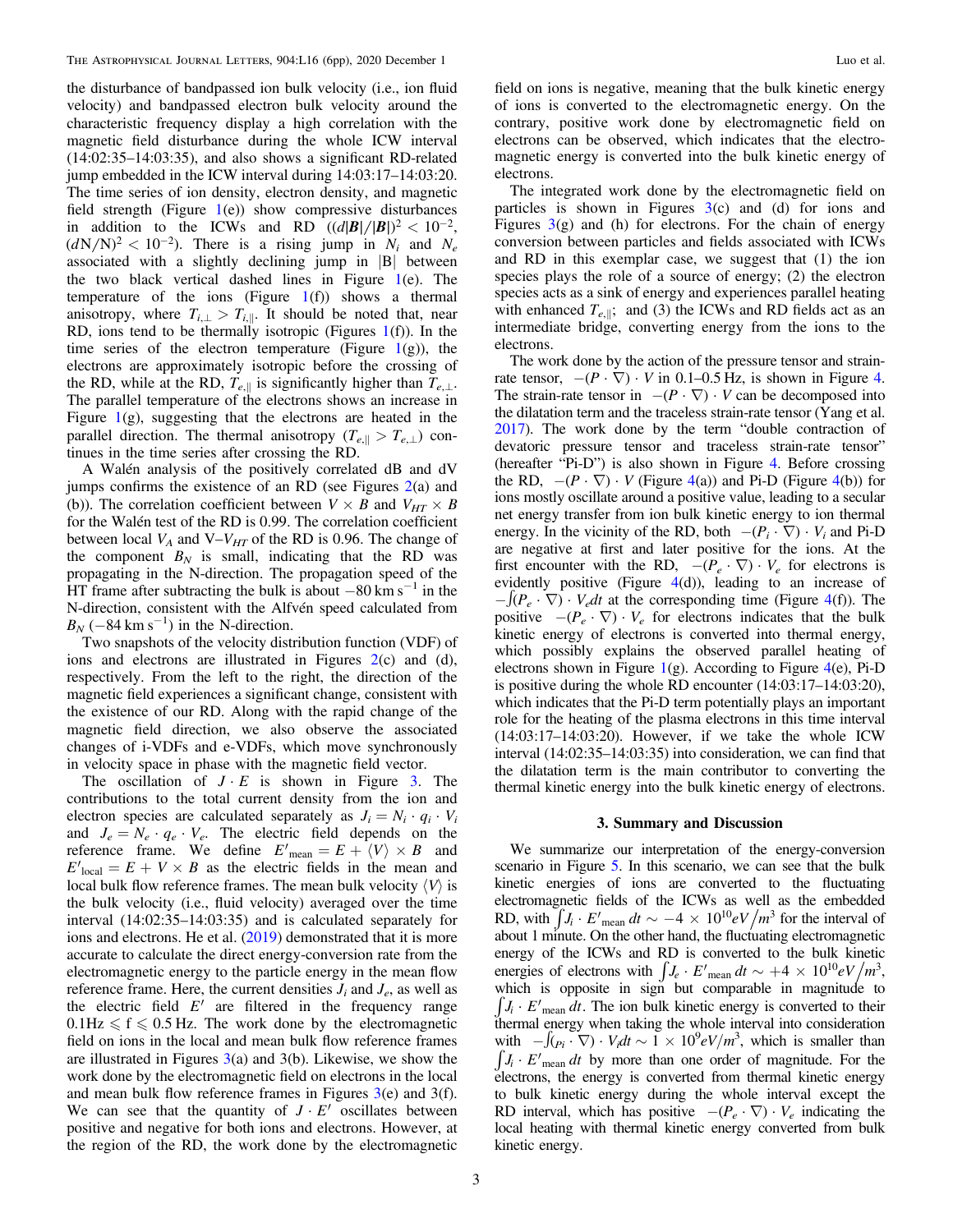<span id="page-3-0"></span>

Figure 2. Walén analysis of the interval containing a possible RD and the 3D velocity distribution functions of protons and electrons (14:03:17–14:03:20). (a) The HT frame shows a good alignment in  $V_{HT} \times B$  with  $V \times B$ . (b) Comparison between  $V_A$  and  $V-V_{HT}$  shows a good correlation for the RD (black, red, and blue squares represent the scatterplots of the GSE x, y, and z components). (c) The velocity distribution functions of ions (p-VDF). (d) The velocity distribution functions of electrons (e-VDF). The contour levels of the p-VDF and e-VDF are selected as  $e^{-2}$  ( $\sim$ 0.13) of their maximum VDF values. The straight lines represent the magnetic field directions.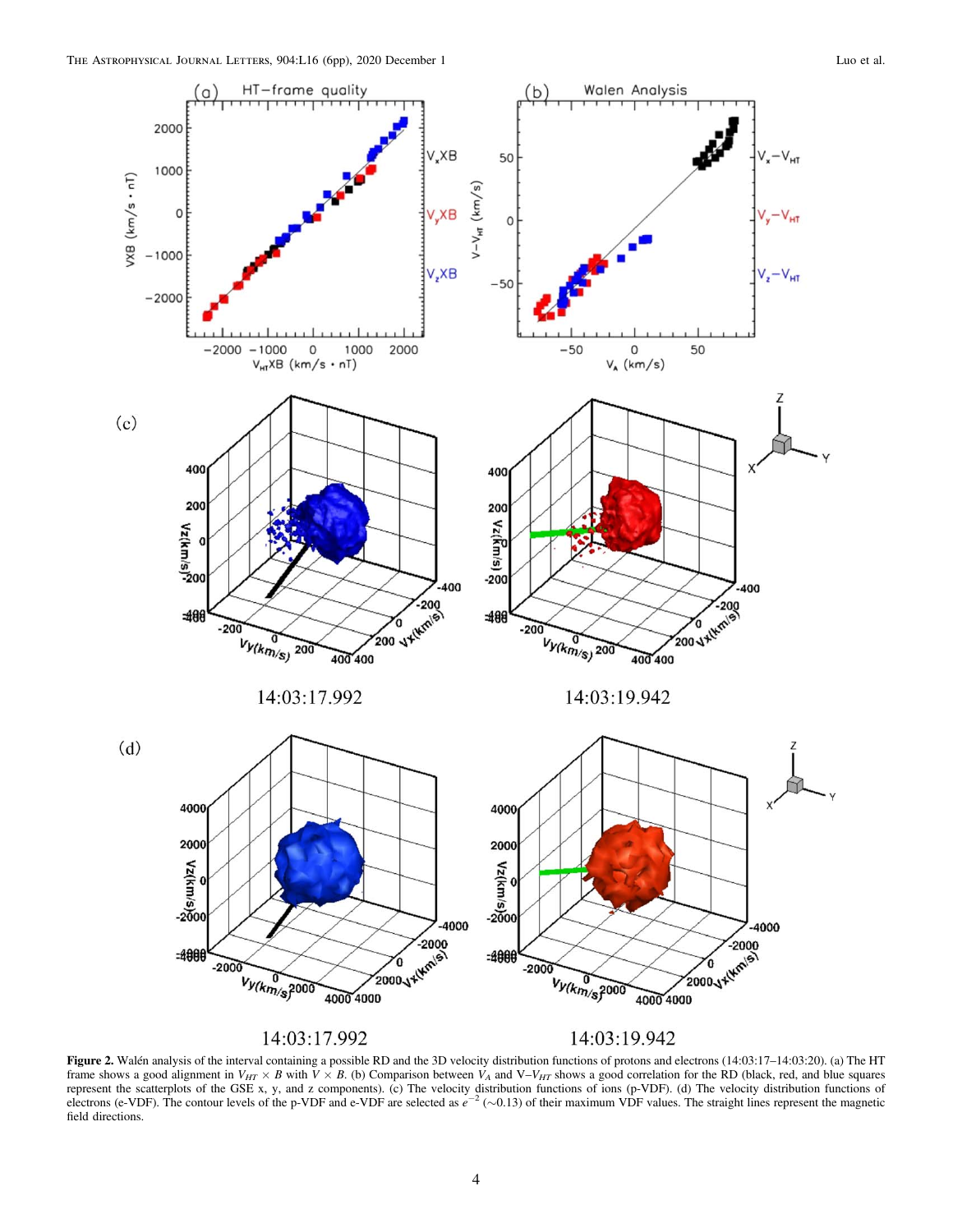<span id="page-4-0"></span>

Figure 3. Work done by the electromagnetic field ions and electrons in  $0.1-0.5$  Hz. (a) and (b) The work done by the electromagnetic field on the ion species in the ion local and mean bulk flow reference frames, respectively. (c) and (d) The overall (i.e., time-integrated) work done by the electromagnetic field on the ion species in the ion local and mean bulk flow reference frames are illustrated, respectively. (e)–(h) The work and overall work done by the electromagnetic fields on the electrons in the electron local and mean bulk flow reference frames, respectively. The two black vertical dashed lines bound the interval of a rotational discontinuity (RD).



Figure 4. The work done by  $-(P \cdot \nabla) \cdot V$  in 0.1–0.5 Hz on ions and electrons, where the contribution of the traceless strain-rate tensor Pi-D(=-πD) in 0.1–0.5 Hz is shown. The work done by  $-(P \cdot \nabla) \cdot V$  on ions and electrons is plotted in panels (a) and (d), while the contribution of the Pi-D term on ions and electrons is plotted in panels (b) and (e). The overall work done by  $-(P \cdot \nabla) \cdot V$  (the black lines) and Pi-D (the blue lines) on ions and electrons is illustrated in panels (c) and (f). The two black vertical dashed lines bound the interval of a rotational discontinuity (RD).